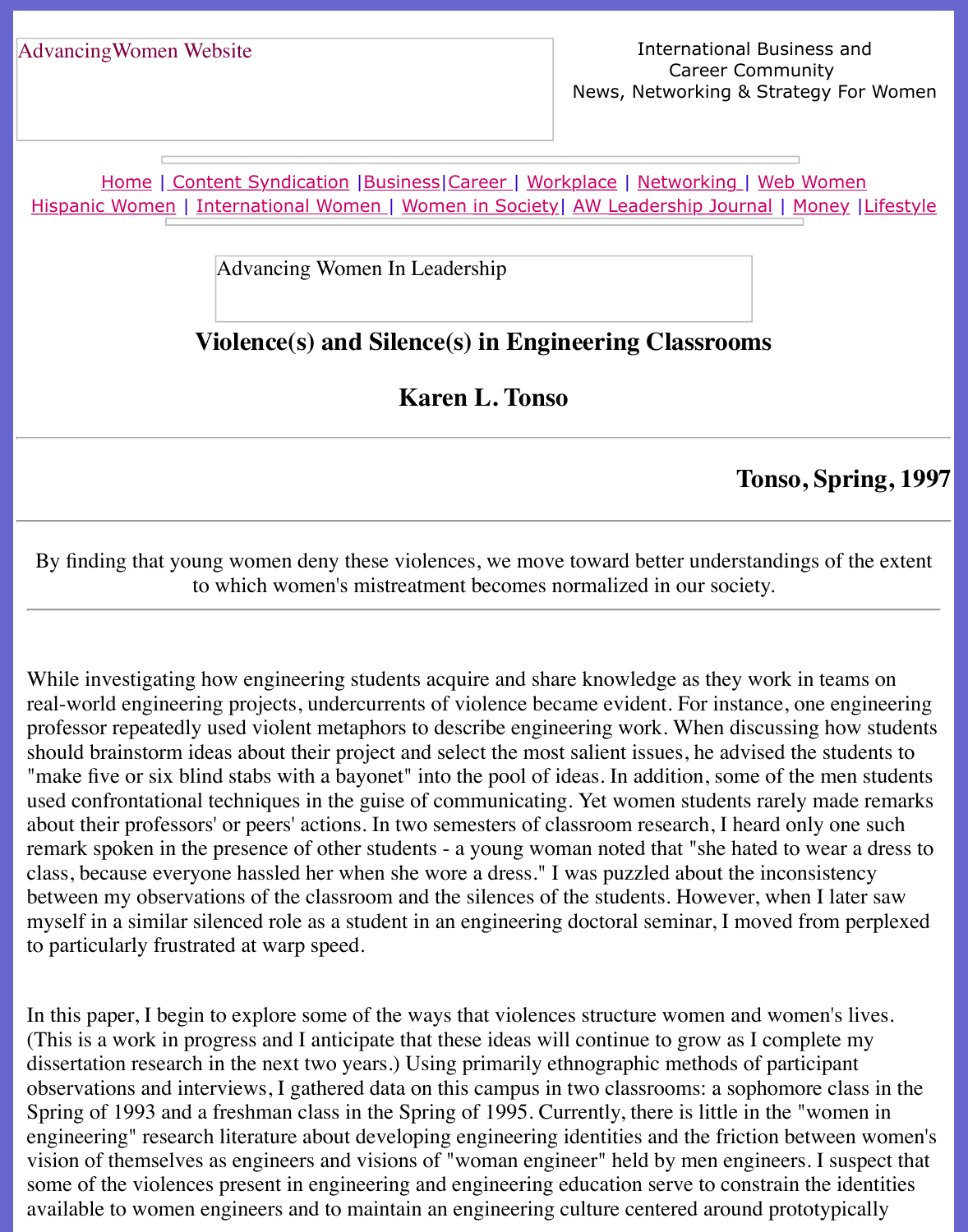masculine "features." Using one experience I had as a doctoral student in education, I suggest that engineering is by no means unique (though it may well be an extreme example) and that violences deserve more research to adequately account for their impact in our society.

#### Conceptual Framework

My current research grows out of a desire to develop more comprehensive pictures of women's embeddedness in social and cultural systems. I remain disappointed with much of the research into gender issues (e. g., AAUW, 1992; Belenky, Clinchy, Goldberger, & Tarule, 1986; Benbow, 1988; Benbow & Stanley, 1980; Chodorow, 1978; Fennema, 1990; Fennema & Carpenter, 1981; Fennema & Peterson, 1987; Fennema & Sherman, 1978; Lynn Friedman, 1989; Gilligan, 1982; Hall & Sandler, 1982, 1984; Maccoby & Jacklin, 1974; Sadker & Sadker, 1994; Sandler & Hall, 1986; Sandler, 1993; Tannen, 1990), because this earlier research overlooked contributions that larger societal structures impose on women. In fact, much of this research provided "cures" centered on changes women must make, without systematic critiques of social institutions. I feared that these "cures" placed an unfair burden on women and created the potential for blaming women for the situation if women were unable to change it. It seemed to me that these solutions overlooked the complexities of women's situatedness and gave them little credit for navigating difficult social systems.

For me, anthropological and sociological research perspectives appeared to offer ways of researching women's embeddedness (e. g., Holland & Eisenhart, 1990; Hewitt & Seymour, 1994). In particular, Lave and Wenger's (1991) situated learning theory provided a starting point for my research. In this theory, being a member of a community - developing an identity within a community - implies a shared sense of cultural knowledge that gives meaning to who participants are and what they do within the community. Rather than knowledge being held in the minds of individuals and separable from social interactions, anthropologists posit that knowledge is held in the culture and spread over and among the persons, artifacts, and structure. Knowledge is neither separable from context, nor independent of it, but a way of being in the world, where "agent, activity, and world mutually constitute each other" (Lave & Wenger, 1991, p. 33). Learning, then, is the process of becoming a full participant in sociocultural practices. Knowledge comes from participating over time in the everyday, practical activities of the community. Thus, knowledge resides in historically developed systems of meaning. In engineering, these systems of meaning encompass technical language, tools of the engineering trade, interactional routines, and accepted practices for doing engineering work. As student engineers become engineers, they become proficient practitioners in these systems of meaning; they enact these systems of meaning.

Situated learning theory provides a lens to investigate the ways that individuals shape, and are shaped by context (not only the here-and-now of social interactions, but also students' embeddedness in a system with historical, social, and cultural underpinnings). However, situated learning theory alone does not meet all of my research goals. In particular:

- Situated learning theory fails to account for prior identities (prior knowledge) among novices how memberships in other communities, or identities from previous experiences, influence becoming a mature practitioner in a new community.
- Situated learning theory assumes that one identifiable outcome identity, or kind of mature practitioner, exists and that this identity (and associated traditional practices) is acceptable, tending to promote the status quo.
- Situated learning theory contains no mechanism for critiquing communities of practice.

### Prior Identity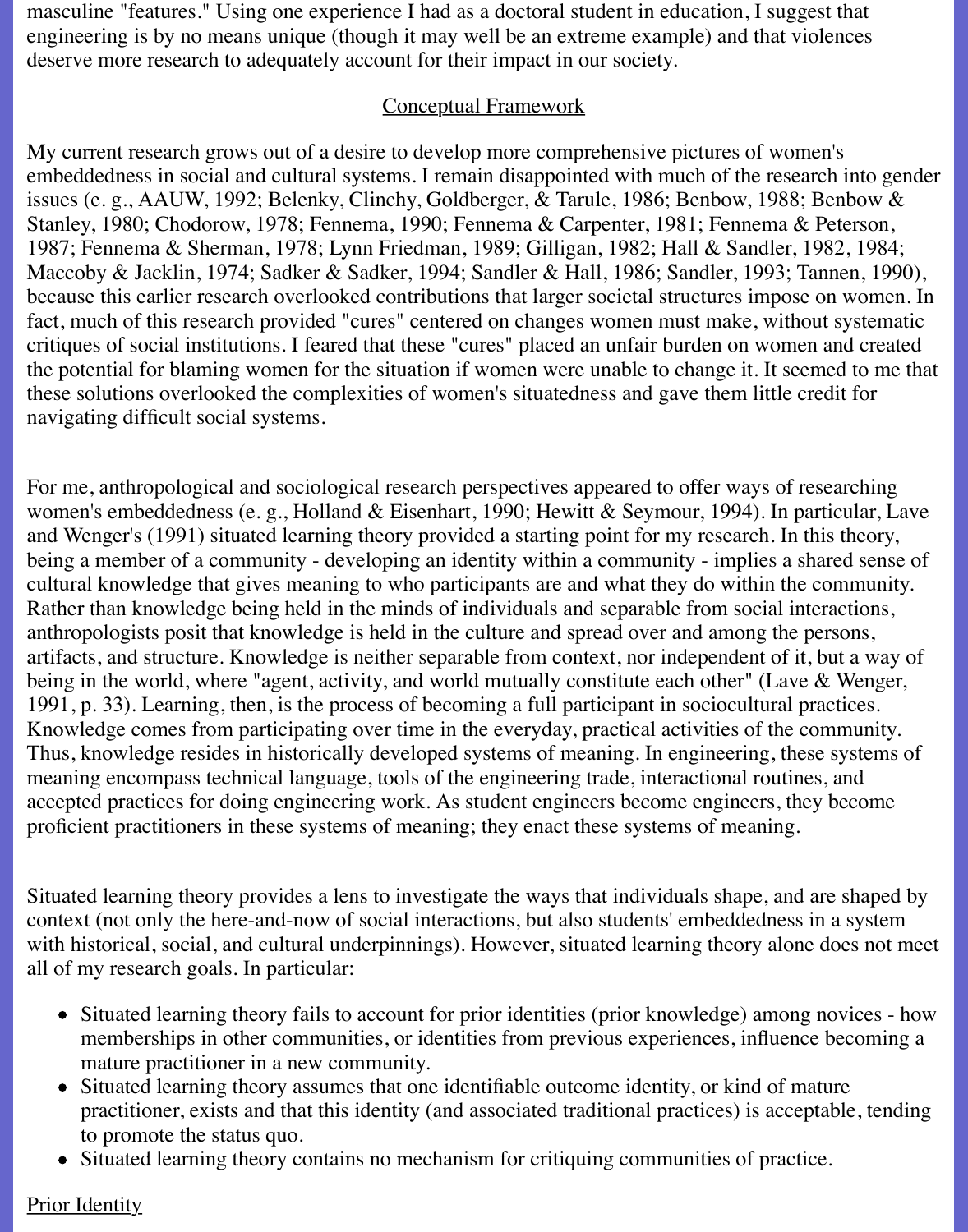Lave and Wenger's theory developed from their studies of traditional apprenticeships, where participants came from similar backgrounds (or their backgrounds were ignored as if they were irrelevant). This is not the case for student engineers. In fact, because increasing numbers of today's students come from communities historically underrepresented among engineers, diversity of student engineers is increasing. Situated learning theory fails to account for wide-ranging differences among novice engineers. By thinking about prior knowledge as identities that students bring to their college studies, I am developing a way to incorporate differences that result from a wide variety of sources: gender socialization and ethnicity, as well as variations in cultural capital, lived experiences, and academic preparation. I focus on the ways these differences tend to privilege certain groups of student engineers and disadvantage others, particularly when campus-wide policies and classroom organizational practices do little either to identify differences in students or to provide opportunities that serve all students.

## **Outcome Identity**

According to Lave and Wenger's theory, apprentices strive toward an outcome identity, such as becoming a tailor. Following Kondo, I suspect that "engineer" cannot be reduced to one identifiable set of mature practices.

"...[I]dentity is not a static *object*, but a creative *process*....[H]uman beings create, construct, work on, and enact their identities, sometimes creatively challenging the limits of the cultural constraints which constitute both what we call selves and the ways those selves can be crafted....[W]e should not speak of 'the self' as a global entity, but of selves *in the plural*. Perhaps then we can come to appreciate both the insistent rhythms of common cultural idioms, and the many ways they reverberate through people's lives" (Kondo, 1990, p. 48, emphasis in the original).

Kondo posits that identities are plural, not only that there are varieties of engineering identities, but also that an individual can exhibit contextual variety.

## Communities of Practice

Finally, situated learning theory contains no mechanism for critiquing communities of practice. Friedman (1991) cautions us to examine critically, not merely accept, these traditions and their impact on women. She points out that "communities have harbored social roles and structures which have been highly oppressive for women" (p. 305) and have operated with "a kind of morally normative legitimacy" (p. 307). Kondo (1990), discussing how Japanese employees developed "worker" identities, described the ways employees redefined certain aspects of "ideal" worker identities. Her suggestion that cultural identities are actively shaped by participants provides a model for considering how women student engineers might reshape engineering identities.

In addition, I seek a standard against which to "measure" (characterize and hold up to scrutiny) communities of practice. I believe that Gutmann's (1987, citing Dworkin) equality provides that standard. She argues that all students must be treated as equals; that is, relevant differences must be understood and considered. This is very different from an equality standard where all students are treated the same, regardless of relevant differences. Gutmann reiterates Dworkin's example illustrating how sameness of treatment differs from treatment as equals. In a classroom with blind and sighted students, using the same lessons to teach both kinds of students would guarantee that one or the other would be ill-served, depending on the pedagogy employed. That one can see and another cannot profoundly influences how one teaches. I argue that these kinds of differences must be allowed for legitimate participation.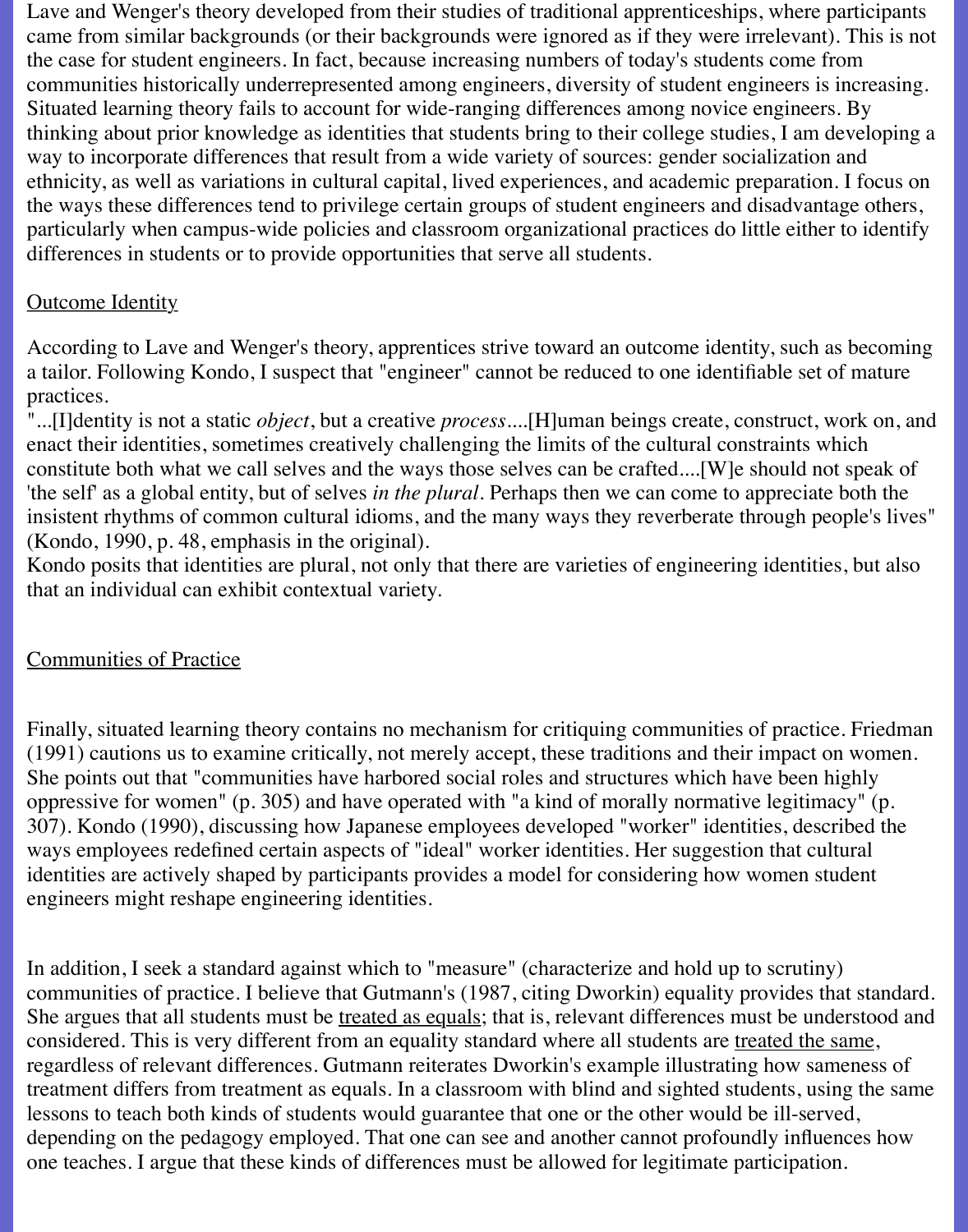Howe (1993) calls this sort of equality "participatory," suggesting that in a democratic society participation is the more important standard when making judgments about equality. When linked to Lave and Wenger's situated learning theory, legitimate participation is the process that guarantees equality. (Though Lave and Wenger seem to imply this, they do not appear to guarantee it. Here, I strengthen their notions of participation in a community of practice, privileging participation and cultural change over traditions that promote the status quo.) In this participatory equality, different persons with different perspectives, different goals, and different motivations not only have access to education, but also contribute via their participation to develop what a good education might be. That is, participatory equality requires that all persons can openly advocate their own positions without the fear of retaliation. Taking this democratic stance that values participation, I argue that violence is done when participation is constrained.

In looking at the narrow issue of violence in my research site and my life, I seek a fuller sense of what counts as violence and wonder: What is violence? How is it construed in the experiences of my research participants and in my own academic life? How does it become normalized in our society? How might we contribute to expanding what counts as violence? How might we expose violence while we enact our research goals?

## Violences and Silences

I start with the dictionary meanings of violence (Webster's New Twentieth Century Dictionary, 1979): 1) physical force used so as to injure or damage; roughness in action.

2) a use of force so as to injure or damage; a rough, injurious act.

3) natural or physical energy or force in action; intensity; severity; as the *violence* of the storm.

4) unjust use of force or power, as in deprivation of rights.

5) great force or strength of feeling, conduct, or language; passion; fury.

6) distortion of meaning, phrasing, etc.; as to do *violence* to a text.

7) desecration; profanation.

Synonyms: vehemence, impetuosity, force, outrage, rage, profanation, injustice, fury, infringement, fierceness, oppression.

Unfortunately, violence comes in several forms for women. At the recent Fourth World Conference on Women assembled in Beijing, considerable discourse revolved around issues of physical violence against women. Hillary Rodham Clinton spoke against the systemic violence that pervades the women of the world - rape as a tactic of war, killing of girl babies, burning of women whose dowries are too small, capture into prostitution and slavery, domestic violence, genital mutilation, coercive abortion and sterilization. Rodham Clinton went on to note that "violence against women thrives when there is a 'crisis of silence and acquiescence'" (Tyler, 1995). Even in the United States - a democratic, industrial nation, violences against women persist, though (we hope) not at the same horrific levels reported in Third World countries. Yet, even in the United States - a country that pioneered free speech and open dialogue, women's silence and acquiescence endure. Of particular interest to me as a former engineer currently studying gender issues in engineering education, is the extent to which silence and acquiescence become normalized in our everyday lives. In fact, the ways in which silence and acquiescence become a survival technique.

Another variety of violence recently surfaced in discussions of Shannon Faulkner's experiences at The Citadel. This violence is more along the lines of definition seven above - violence as desecration and profanation of women's everyday activities, and in synonyms for violence - infringement and oppression.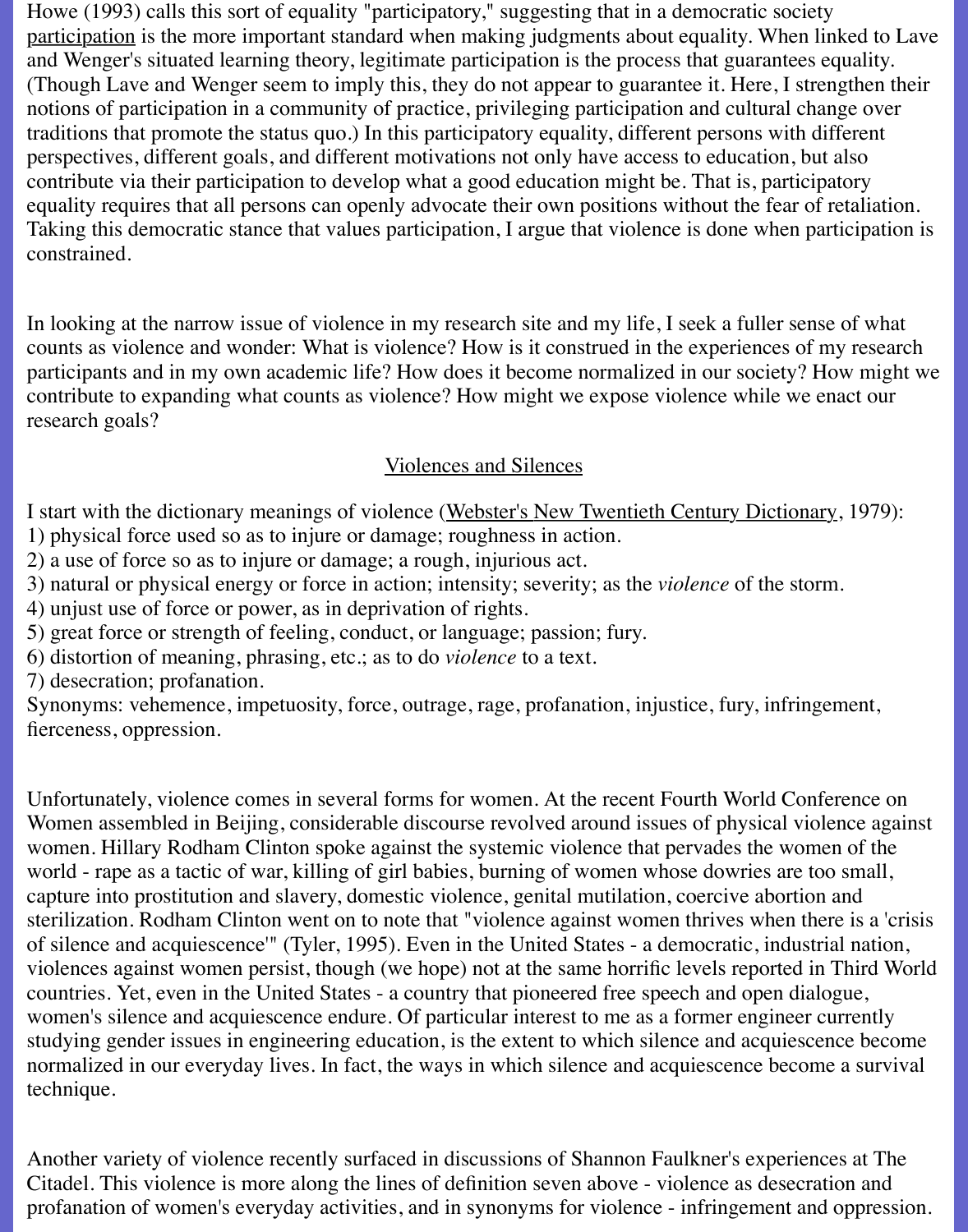When Faulkner decided to leave in August, 1995, after only a few days on campus, Royko (1995), the Chicago editorial newspaper writer, wrote a touching and insightful commentary. In his column, he told of similar horrors and degradation faced years before by a (now) gray-haired, Chicago man, previously a working class lad attending a military high school with the sons of privilege. Royko provided a litany of hazing, taunting, and insults that preceded the man's becoming shunned by his classmates for speaking about and resisting his mistreatment. This man ultimately left the military school. In closing, Royko offered to Shannon Faulkner this gray-haired man's consoling thoughts: "If she had endured the abuse of her freshman year, something even worse would have happened to her. She would have become one of them." (Emphasis added) Royko illuminates an unspoken violence - the violence of having to deny one's existence and values to become "one of them."

When I entered engineering over 25 years ago, becoming an engineer seemed to imply that I could go out into the world and assume male duties. That presumption comes from an earlier day and age. Times have changed and we must now understand that being forced to adopt, in an unexamined way, these culturally and historically taken-for-granted ways of construing professional identity is a violence against women that not only denies our existence, but also denigrates the importance and honor of women's work. To expect that women "check their identities at the door" constrains our participation - makes us silent and invisible.

First, I will tell you the stories of young women student engineers and relate how their men colleagues talked about women students to me. What I hope to make most striking is that the women students rarely spoke of their campus lives in terms that express their mistreatment, while their men student colleagues reveal the disadvantages of being women on the campus. Then, I will talk about the extent to which I caught myself in an identical silent-and-acquiescing mode during one of my doctoral classes in education. From these sets of experiences, I will suggest that we, as researchers, embed ourselves in our women participants' experiences and use what we see to fill the silences that cultural norms perpetuate.

### Franci and the Issue of Professional Dress

As part of a larger research project, I observed two teams of college engineering sophomores - 3 women and 2 men, 1 woman and 4 men. Though I met with these teams over 25 times during the semester and interviewed all students - two of them on two occasions, the students never explicitly referred to any "gender bias" or violence during their college experiences. However, I observed both in every class. Students' lack of awareness was astounding.

Franci (a woman student on the team with 3 women and 2 men) commented in her team meeting about being hassled when she wore "professional" dress to another class. Because of the almost total silence related to gender bias and violence, her comments really stood out. This is what happened:

As the student teams prepared for their first client meeting (week two), they were told to wear "professional dress," but the professors' advice referred only to men's dress clothing - slacks, jacket, and tie. Further advice about keeping one's jacket on if the client kept his on was given. However, this directive was entirely too vague for the students, and considerable team time was spent negotiating the women's professional dress for all occasions and the men's professional dress for "working" site visits.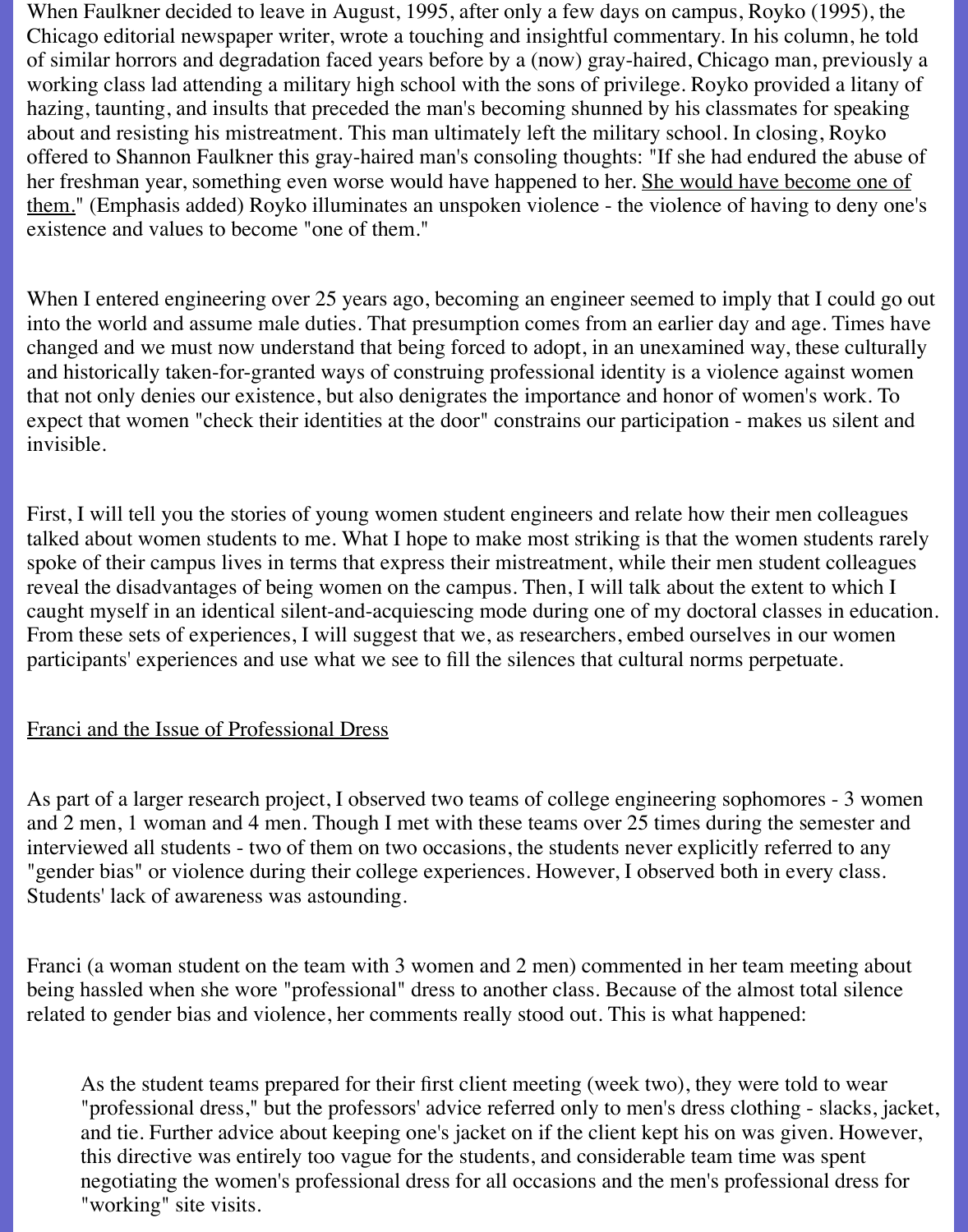When one of the male students suggested that they "look nice, but not a suit and tie," one of the female students added "or a jacket and skirt." ...

Although the professors implied that all client meetings and site visits required the same professional dress, the students decided to modify their attire to fit different situations. For all indoor presentations and on-site tours (requiring only walking through town and talking to their client or to business owners), the students decided to wear their "best" clothing. For the men, this meant a suit, tie, and dress shoes and, for the women, either a skirt and jacket or dress, nylons, and low-to-medium heels. However, for on-site "work trips," especially the building-by-building survey, the students decided on more casual clothing, such as jeans and t-shirts. For these occasions, the students decided that a suit and tie or skirt and heels were inappropriate when an engineer was measuring the dimensions of doorways and toilet stalls, among other things....

There was another facet to the dress-code discussions beyond the simple "what to wear" issues. During the team's discussions about the attire for their first field visit, Franci wanted the team to leave for the town at 10:15, instead of immediately after her 9:00-9:50 class. By leaving later, Franci would be able to go to class, then return to her dormitory and change into a dress, instead of wearing a dress to class. She remarked that "everybody hassles you" when you wear a dress to class. She was adamant about this, saying, "I hate for them to notice that I am wearing a dress." Doug disagreed with her. He thought that "it's not a big deal. Everybody knows you're in [this class] or have an interview." For these two students, professional dress seemed to serve different purposes. For Doug, being in a suit and tie signaled that he was part of a collective--students in a required class or students looking for work, but for Franci, wearing a dress only emphasized that she was an outsider and set up her being hassled by men students in her other class.

When I told this story to my writing group, most of my peers found it interesting, but not earth-shattering. Only when one of our education professors remarked forcefully (especially for this professor), "You can't even wear a dress for crying out loud!," did it become clear to us just how circumscribed women's presence on this engineering campus had become. In fact, students took it for granted that this was just part of being an engineering student and not worthy of notice or comment. That Franci in a dress was out of the ordinary provides evidence of the extent to which these young women are expected to be, in some very real ways, invisible. This is oppressive*1*.

### Becoming "Engineer" - A Glimpse at Gender

While gathering data for a classroom ethnography of first-year engineering students, I observed three teams closely (3 women and 2 men, 2 women and 1 man, and 2 women and 2 men - a total of 7 women and 5 men). In one-on-one interviews, I asked what it was like to be the interviewee's gender and then asked if it would be different if they were the other gender. Women students rarely mentioned - and often denied - gender bias. Yet, young men spoke openly about men's fit with engineering, even as they denied gender bias. For me, the young men's ability to enact gender bias, yet deny its existence, speaks volumes about how gender bias becomes normalized. According to men, being a man on this campus meant:

Given the fact that I am a man, I think I would much rather be a man going to a campus like this. That's what I've been prepared for. I've been prepared to be a male in society (W-M1, 1:21*2)*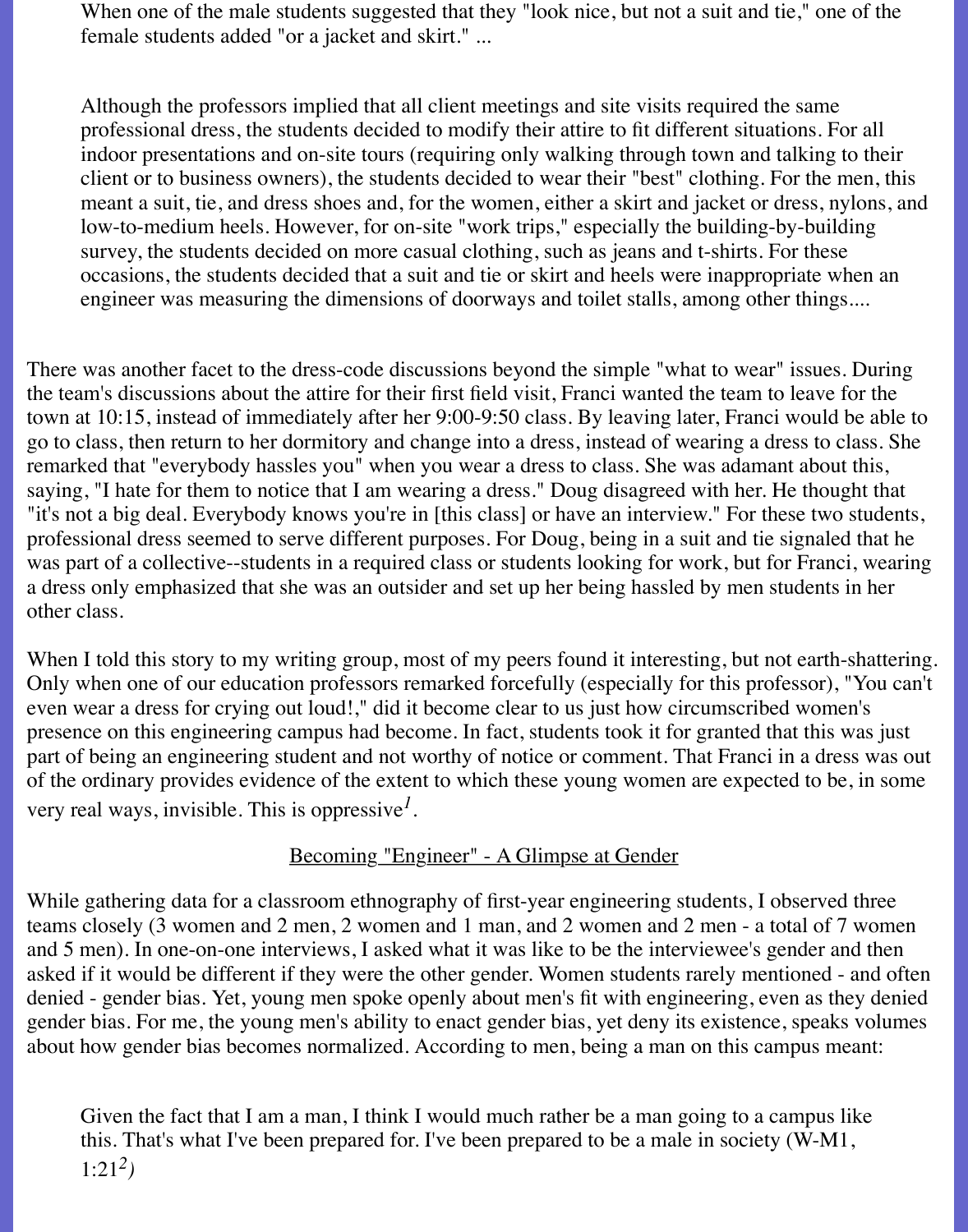For me, it's about as conducive a situation as you'd hope for. This is still a somewhat oldfashioned [place]. By that I mean retaining the white males' approach, you know; you're welcomed with open arms....As far as I'm concerned it's a real natural environment for me. (F-M1, 1:10)

Well, a lot of it is just being one of the other guys. Because there's so many guys on this campus....I don't know what it was, but I mean I don't really know any differences between guys....It's not really any different it's about like high school anyway. (M-M1, 1:11) There's still a lot of macho things, the macho ideas about engineering. Not that it's a macho thing to do, but just that males have always done it. (F-M2, 1:16)

But being a woman meant:

I have yet to meet a woman that has that same approach, that "hand me the wrench and I'll take care of this" [approach]....I think it might be a little bit harder for some of the women to be taken seriously by their classmates. (W-M1, 1:14, 21)

I have a feeling that a nontraditional woman student [a student who returned to college some years after graduating from high school] would not be received with the same amount of, they would not be viewed as having the same commitment....I would think it would be very, very hard for a woman, especially one that did not already have a degree in a science, to enter into an engineering program....[Women students] are learning a new language that has been developed by males, [a language] that almost is a second language to women. They think about things differently and when I think about that I think that those women ... are actually smarter than a good deal of the men, because they're not only thinking of things in their own language, but they're learning them in a male language, because mathematics and everything from way back has been developed by a male. (F-M1, 1:10)

There's definitely more attention paid to you by the guys. If you're a woman on this campus, you'd definitely get more attention than most places.....Guys are like "there goes one of them." It's different because there's so many guys and it's not like rare or anything to see a woman walking down the street, [but] you notice the women. It's just like [and he gawks wide-eyed]....But as far as school goes, I don't know if there's really any difference. I don't see any difference. I don't see like professors treat them differently or TA's treat them differently or anything. Pretty much, I see everyone is treated the same. (M-M1, 1:12)

When you go to a school where most of the people are guys, all the girls automatically get like bumped up into a higher social class...and [with so many guys] wanting to date them, it makes a lot of girls stuck up.... [If you were a woman,] you'd always get hit on, you'd always have a date on Friday night if you wanted it. I mean it would be basically [the] opposite of what I'm feeling*3.* (F-M2, 1:9,18)

For these men, participating on this campus was consistent with male-socialization patterns and women could be expected to have problems becoming engineers and fitting in. These men students viewed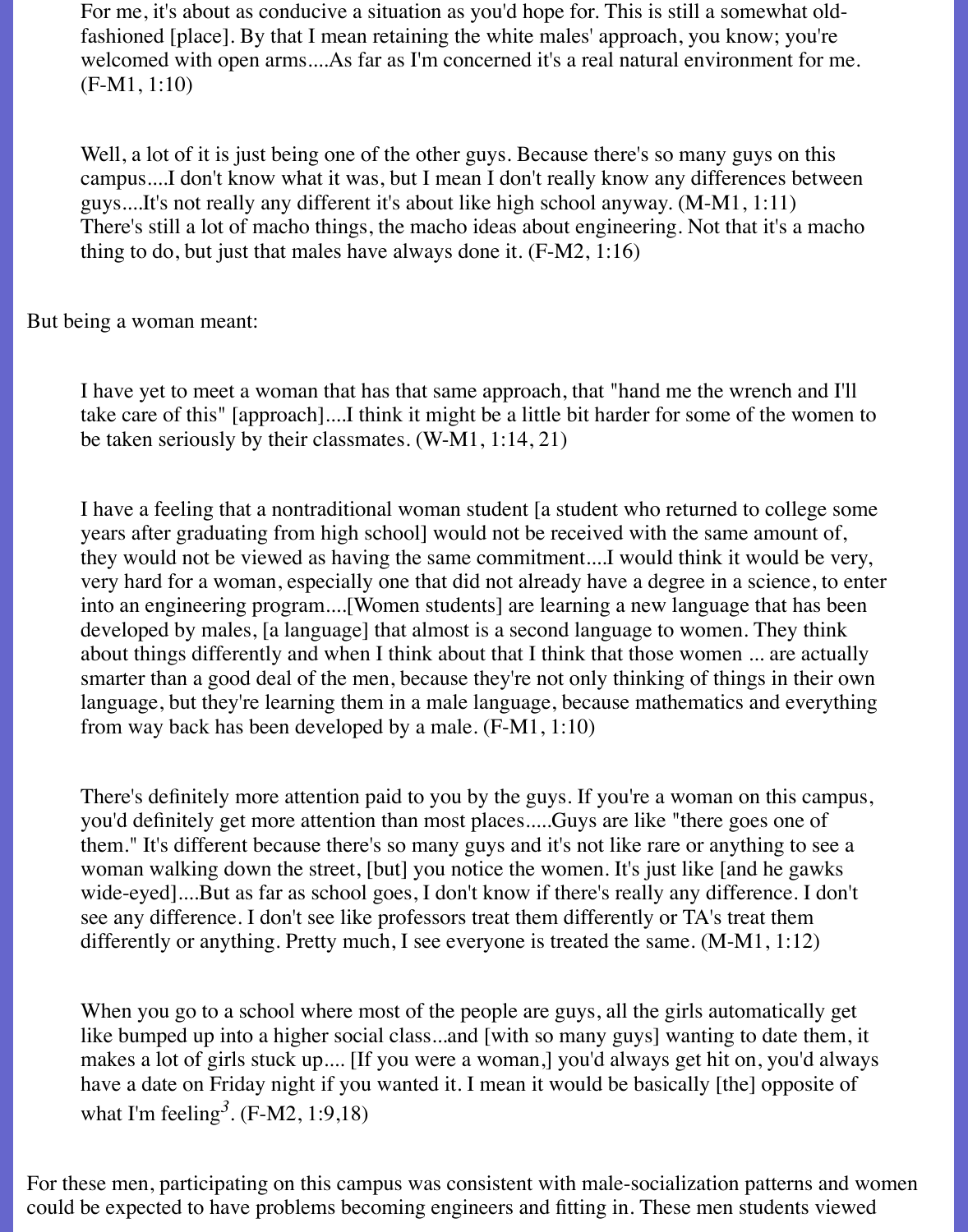women's difficulties as springing not only from an implicit assumption that women must "learn new languages developed by men" and accommodate to (or assimilate into) the prototypically masculine mold, but also from social pressures placed on women because of their scarcity.

Though some of the women students commented on how the imbalance between the numbers of women and men contributed to men having fewer dates and women having more, none spoke of it in terms of shifting up in social class. Most women students spoke about how they were treated the same as their men counterparts by professors and most did not comment on the peer social relations, outside of dating. Only one woman student offered a different perspective on women students' relationships with faculty:

I think it's a lot like prejudice, I'm not kidding, I mean, guys don't notice it. There is a lot of sexism on this campus and it's from the professors more than anybody else, it really is. I don't think it's the fact that the professors think you're a woman you know. All I think is that they look at you and they say this is a woman and I don't know if it's that they feel their career is threatened or that they feel that you just don't belong in this field or that they want to make sure that you want to be here, so they make it extra hard on you. I don't know what it is. There's a lot of sexism....I'm looking at [it] as this is a challenge. This is not something that I'm going to sit here and go, I mean it upsets me that there's a lot of sexism, but I'm also looking at it as the reason that they're probably sexist toward me is the fact that I'm a woman. Well of course it is....And [they] can just deal with that, because I'm a woman, I'm going to be an engineer. I'm going to come out of [this school] and, you know, it's another one of those prove-you're-wrong, show-you-up type things. (W-M2, 1:16)

She never provided specific examples of sexism. She was willing to talk with me about these issues in private, but never mentioned them when I observed in her class and during her team's meetings. Not one woman student noted that engineering encouraged prototypically masculine endeavors.

I argue that the underlying assumptions about engineering being a prototypically masculine activity result in women facing a choice between being an engineer and adopting engineering's prototypically masculine ways, or not becoming an engineer. That is, women carry the burden of fitting in and must, in real ways, deny who women are and what women have done in order to fit in. This does violence to women. What concerned me in the experiences of the women student engineers was their silences about these traditions that set up and maintain a "stacked deck." When I was an engineering student over 25 years ago, I probably shared this adoration for engineering. But I honestly thought I had developed a voice and no longer participated in the silence(s) and acquiescence. As with most pious statements of this sort, it simply did not play out that way *in situ*.

### I Sit Mute and Acquiesce in a Doctoral Seminar

During my doctoral coursework in education, I took a doctoral seminar devoted to reducing bias in educational settings*4*. In addition to eight or ten doctoral students, almost as many master's degree students registered for the course. The readings challenged even the most proficient doctoral students and seemed, at times, to overwhelm the master's students. Part of the appeal of the course came from the professor's desire that each student focus on those kinds of bias of most interest to the student. During the semester, we were expected to write two papers: the first the beginnings of a literature review in our own area of specialty, the second a more thorough examination of the class readings and an integration of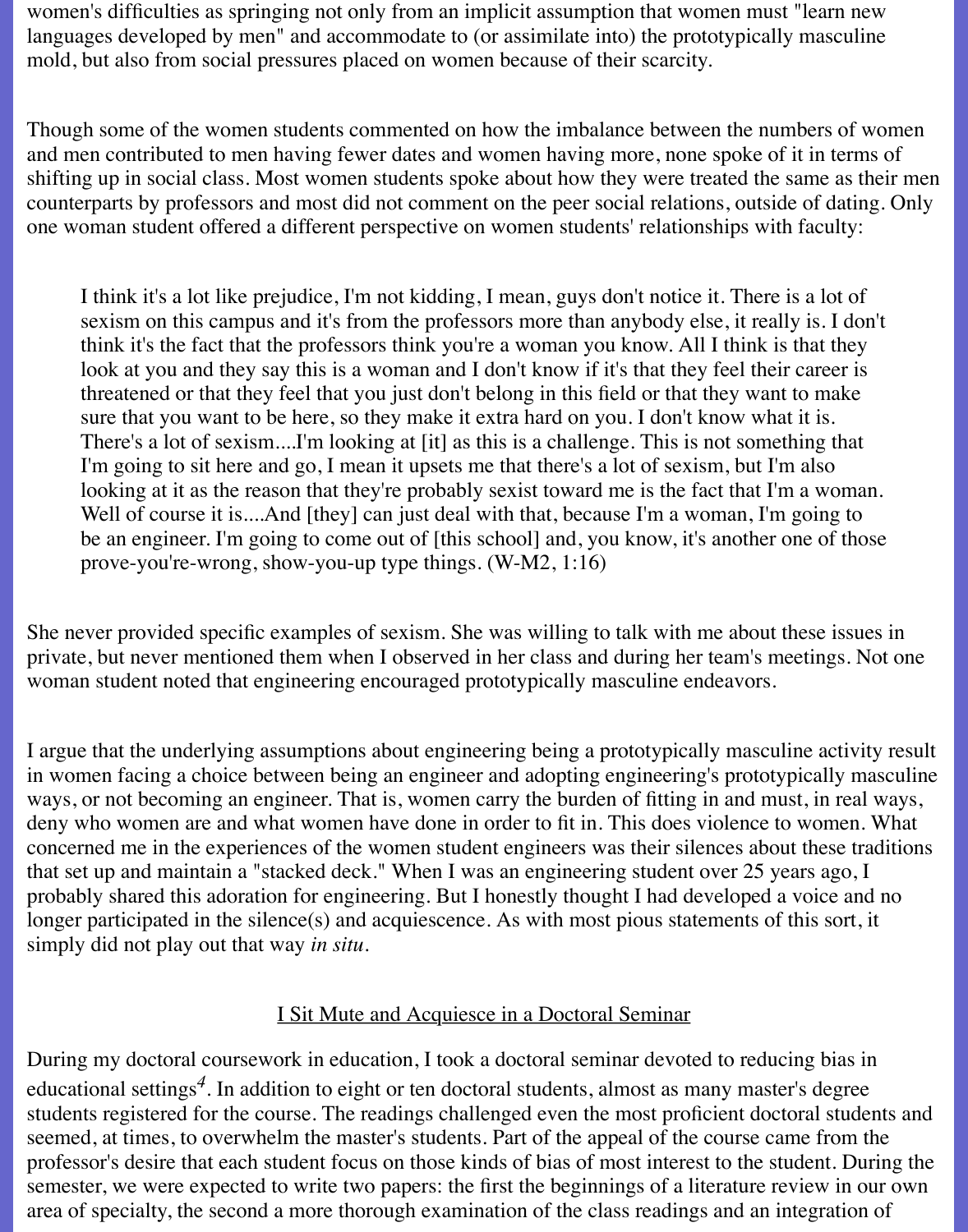these readings with our particular work. Success in the course depended on not only a clear understanding of this semester's readings, but a well-formulated understanding of an area of specialty to which to apply the readings. Most doctoral students already possessed substantial knowledge in our areas of specialty, derived largely from our own master's courses and ongoing doctoral studies. But for some master's degree students, this was clearly a push.

On at least four occasions during the semester, we began class by going around the table and talking about our progress in the specialty areas. Not too surprisingly, I focused on gender issues in math and science education. On each occasion when it became my turn to summarize my progress, one of my men doctoral student colleagues remarked "Oh, let me guess, Karen. You're going to do gender." To which I answered, "Yes, and I guess

you'll be doing [his specialty]." Though I quietly seethed, I wrote his remarks off as so much ribbing among doctoral students. I felt that he adequately displayed his own immaturity and petty jealousies, which were beneath comment. I only knew him from a course we took together the previous semester along with almost 30 other students, hardly an opportunity to become acquainted.

During the tenth or eleventh week of the class, we repeated our exchange for the fourth time. As the class continued that day, the professor was, as usual, late with our break. When we finally took a break, I was out the door like a shot and down the hall to the restroom. Four or five of the women master's students entered the restroom after I closed my stall door:

Student 1: I can't believe you're going to do gender after the way [the man doctoral student's name] treated Karen.

Student 2: Yeah, I thought about doing a paper on gender, then decided not to. I'm going to write about [another topic], something the prof doesn't know much about.

Student 3: Well, I probably shouldn't be doing gender, but it's what I'm interested in, so I don't have much choice.

Student 4: It's still not too late to do it on something else. Just take an incomplete and finish it up next semester. We could both do [my area].

Student 3: Well, I'll probably not do a paper anyway and just take a W [withdraw without a grade]. That means I'll have to take three more hours next semester to get my degree.

I came out of the stall and commented that her solution seemed unfair. I encouraged her to think about it more before she decided, offering to set aside time on a regular basis to chat about her progress or to support her in any way that seemed meaningful to her. She ultimately took a "W" for the course. This meant that the seminar would eventually disappear from her transcript, but that she must pay for another three-hour course in the next semester.

Deep in my heart I believed that my silence had contributed to her dilemma. I had my reasons for not confronting this man: his status as the confidante of two senior professors, my existing reputation as someone who was "too extreme," and my desire not to add to his considerable self-importance by acknowledging him further. But these are lame excuses. I did not confront him, the professor gave no comment, and these women master's students determined that studying gender issues was somehow unsafe based on the way I was treated by the other doctoral student. In private, I asked other doctoral students what they thought his comments meant. To a student, his comments were "just kidding around." I went to the professor and told this tale. S/he expressed only mild interest; it was "just kidding around." Nonetheless, the comments worked to reduce the number of qualified people studying gender issues, limited academic discourse, and made outcast those who studied gender, constraining participation in clear ways. In this classroom context, that doctoral student's hassling of me for studying gender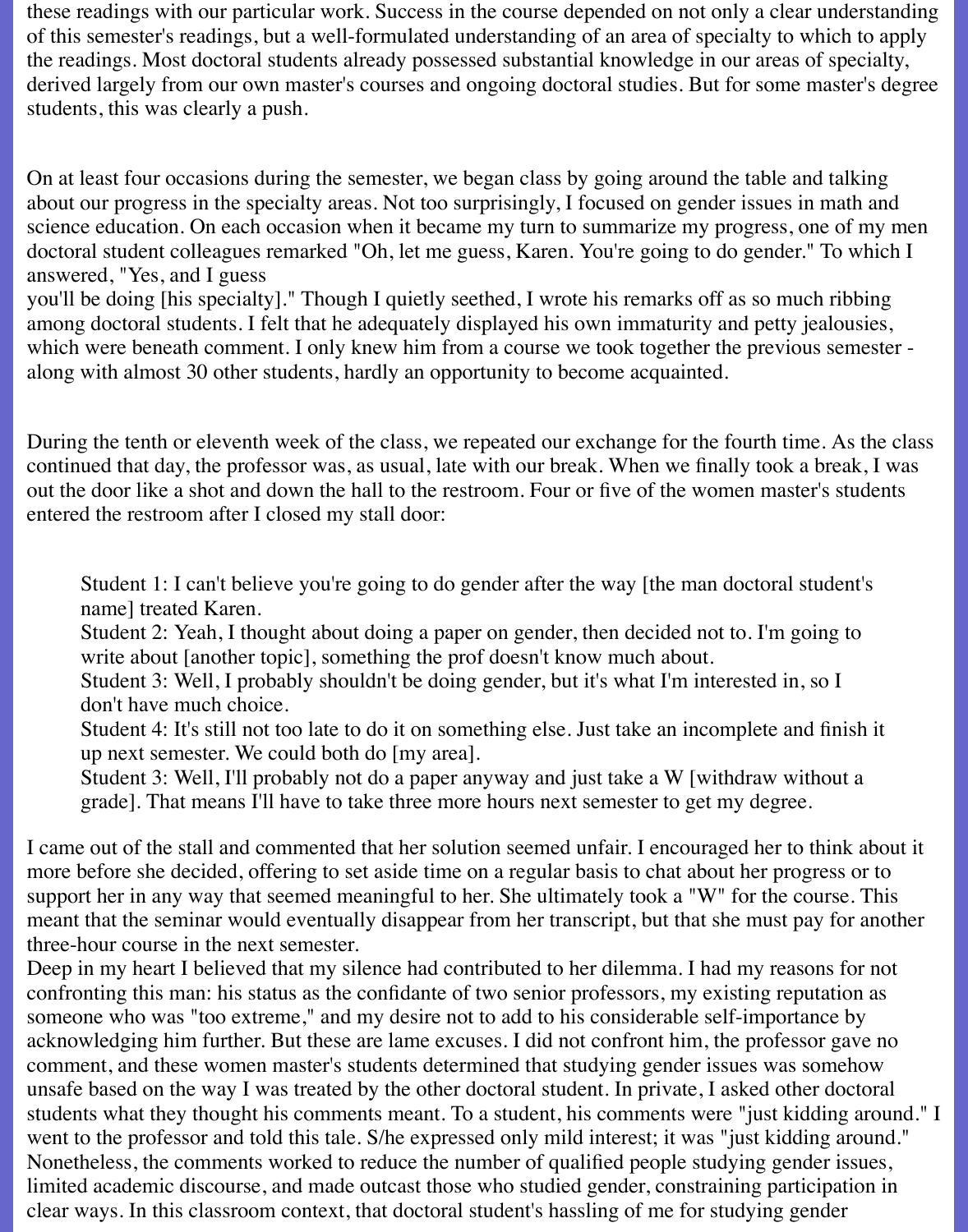represented the norm - violence against "my kind" was an accepted practice. I argue that these kinds of everyday infringement and oppression are the very air we breathe and must be documented and resisted by those of us for whom resistance is a safe endeavor.

#### **Summary**

In ways that only became clear after catching myself deciding not to speak, I was unfair to my women student engineers when I blithely expected them to notice their own mistreatment and speak out against it. There I was in a classroom composed of almost equal numbers of women and men graduate students something women student engineers will never experience - and a professor who is an outspoken advocate for reducing bias - another benefit women student engineers will probably never have - and I weighed the alternatives and decided not to confront the man graduate student. My expectations of the young women student engineers failed to take into account their embeddedness in a system and the consequences of resistance within that system. There seems to be an endless recursive loop embedded in societal venues - violence happens, speak against it, become a target for more violence. For me this is distressing and the crux of my dilemma about how to reduce violences. What can we do when we see and document these oppressions? How can we do our research to see these oppressions better? How can we create a forum to discuss these issues? How can we guarantee that our actions do not further endanger our research participants?

Though I am aware of overt acts of physical violence against women, there are other subtle and pernicious violences that women contend with daily. By making explicit how these undocumented violences work to limit women's opportunities and constrain both who women can become and who can be valued in our society, we contribute to naming violences and taking a stand against all varieties. My research data indicate that young women are often silent about the particular, subtle violences that play out in their lives. Though we must continue to incorporate these young women's perceptions of the world in our findings, we must also give our own observations of these women status in our work. By finding that young women deny these violences, we move toward better understandings of the extent to which women's mistreatment becomes normalized in our society. That violences exist is an interesting finding, but it seems to me that of more concern is documenting how well- meaning folks manage to create precisely the circumstances that they claim to abhor. I am routinely astonished at the contradictory statements my research participants make. The normalization of violences in our society is not the blindness of selected individuals, nor the workings of some demonic sect, but evidence of the ways that social and cultural systems structure women and women's lives.

*1* In this second-year class, the an engineering professor created, with the assistance of his men students, a particularly chilly climate for women. Because my earlier paper presentationsfocused on that classroom climate, I refer readers to those papers for additional detail.

*2* These descriptors refer to participants and their team affiliation - W-M1 is the Wednesday team's male student #1. The other numbers refer to first interview page 21.

*3* This young man had spoken at length about having no dates during his first year at college. Since he dated during high school and desired to date in college, this was a problem for him.

*4* I am vague to protect the identities of the professor and other graduate students. This professor is noted for his/her contributions to reducing bias. These students are typical of our doctoral program and represent a wide variety of perspectives. In fact, most of these students give high priority in their academic work to issues of reducing biases in educational settings.

*Editors' Note: APA style is followed as closely as possible under the html format. Indentions, spacing, andfootnoting may vary.*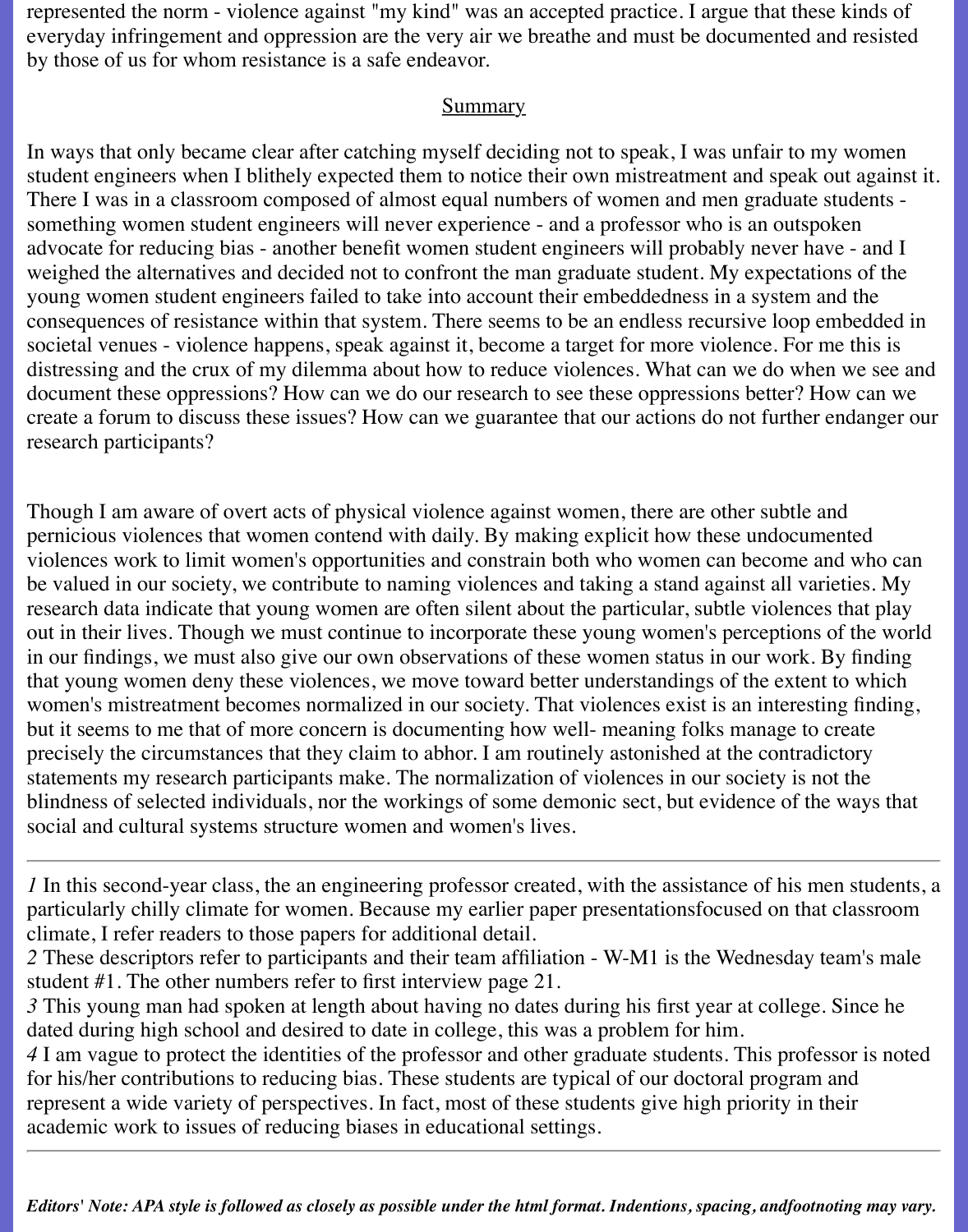#### References

American Association of University Women (1992). How schools shortchange girls. Washington, DC: Author.

Belenky, M. F., Clinchy, B. V., Goldberger, N. R., & Tarule, J. M. (1986). Women's ways of knowing: The development of self, voice, and mind. New York: Basic Books.

Benbow, C. P. (1988). Sex differences in mathematical reasoning ability in intellectually talented preadolescents: Their nature, effects, and possible causes. Behavioral and Brain Sciences, 11 (2), 169- 232.

Benbow, C. P., & Stanley, J. C. (1980). Sex differences in mathematical ability: Fact or artifact? Science, 210, 1262-1264.

Chodorow, N. (1978). The reproduction of mothering. Berkeley: University of California Press.

Fennema, E. (1990). Justice, equality, and mathematics education. In E. Fennema & G. C. Leder (Eds.) Mathematics and gender. New York: Teachers College Press.

Fennema, E., & Carpenter, T. (1981). The second national assessment and sex-related differences in mathematics. Mathematics Teacher, 74, 554-559.

Fennema, E., & Peterson, P. L. (1987). Effective teaching for girls and boys: The same or different? In D. C. Berliner & B. V. Rosenshine (Eds.), Talks to teachers (pp. 111-125). New York: Random House.

Fennema, E., & Sherman, J. A. (1978). Sex-related differences in mathematics achievement, spatial visualization, and related factors: A further study. Journal for Research in Mathematics Education, 9, 189- 201.

Friedman, L. (1989). Mathematics and the gender gap: A meta-analysis of recent studies on sex differences in mathematical tasks. Review of Educational Research, 59(2), 185-213.

Friedman, M. (1991). Feminism and modern friendship: Dislocating the community. In J. Arthur & W. H. Shaw (Eds.) Justice and Economic Distribution (pp. 304-319). Englewood Cliffs, NJ: Prentice Hall.

Gilligan, C. (1982). In a different voice: Psychological theory and women's development. Cambridge, MA: Harvard University Press.

Gutmann, A. (1987). Democratic education. Princeton, NJ: Princeton University Press.

Hall, R. M., with assistance from B. R. Sandler (1982). The classroom climate: A chilly one for women? Washington, DC: Association of American Colleges, Project on the Status and Education of Women.

Hall, R. M., & Sandler, B. R. (1984). Outside the classroom: A chilly campus climate for women? Washington, DC: Association of American Colleges, Project on the Status and Education of Women.

Holland, D. C., & Eisenhart, M. A. (1990). Educated in romance: Women, achievement, and college culture. Chicago, IL: The University of Chicago Press.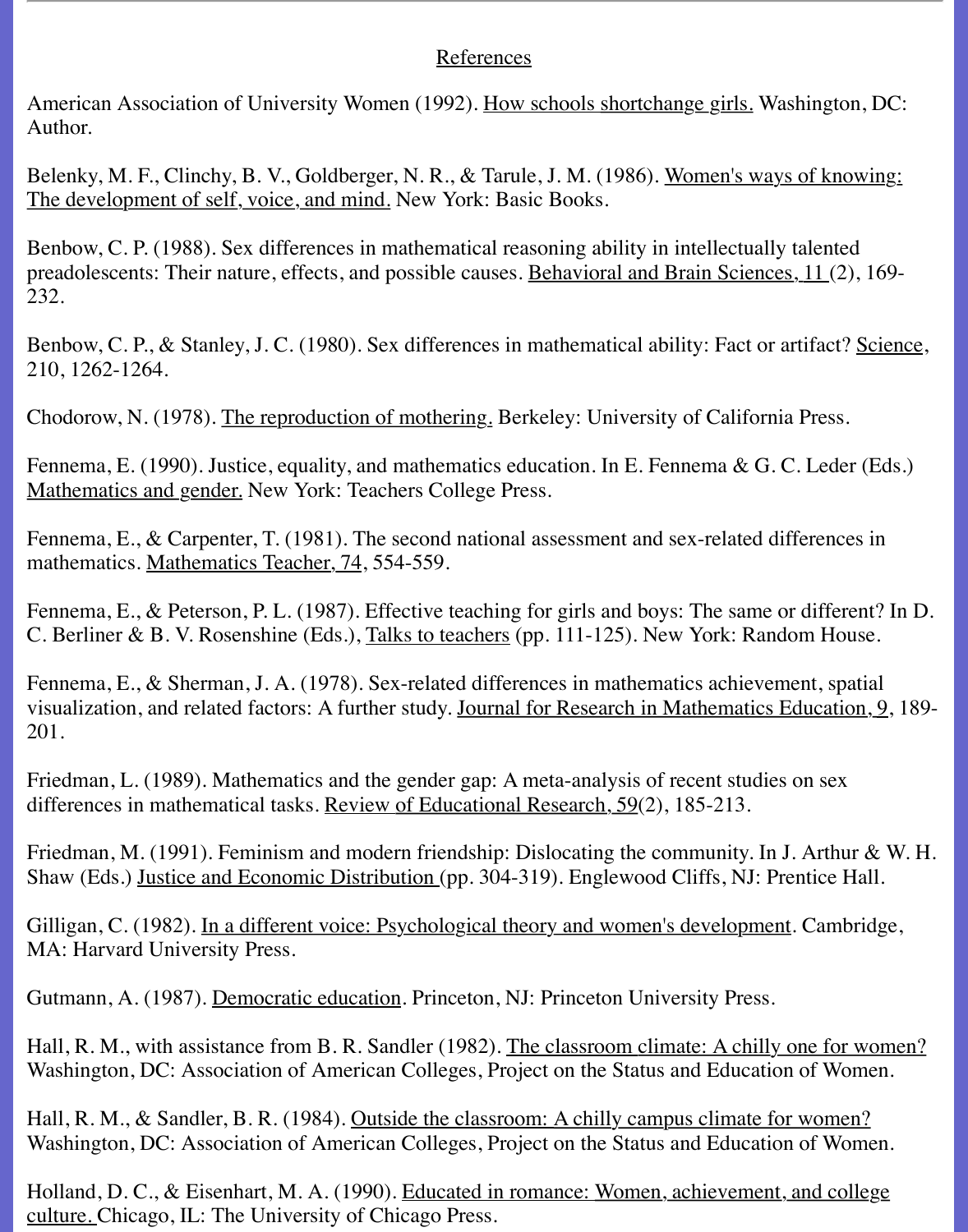Howe, K. R. (1993). Equality of educational opportunity and the criterion of equal educational worth. Studies in Philosophy and Education 11, 329-337.

Kondo, D. (1990). Crafting selves: Power, gender, and discourses of identity in a Japanese workplace. Chicago, IL: University of Chicago Press.

Lave, J. & Wenger, E. (1991). Situated learning: Legitimate peripheral participation. New York: Cambridge University Press.

Maccoby, E., & Jacklin, C. (1974). The psychology of sex differences. Stanford, CA: Stanford University Press.

Royko, M. (1995). Shannon Faulkner got out of The Citadel just in the nick of time. Denver Post, 8-25- 95, pp. 9B.

Sadker, M., and Sadker, D. (1994). Failing at fairness: How America's schools cheat girls. New York: Charles Scribner's Sons.

Sandler, B. R., with assistance from R. M. Hall (1986). The campus climate revisited: Chilly for women faculty, administrators, and graduate students. Washington, DC: Association of American Colleges, Project on the Status and Education of Women.

Sandler, B. R. (1993). Women faculty at work in the classroom, or, why it still hurts to be a woman in labor. Washington, DC: Association of American Colleges, Project on the Status and Education of Women.

Seymour, E. & Hewitt, N. M. (1994). Talking about leaving: Factors contributing to high attrition rates. Final Report to the Alfred P. Sloan Foundation. Boulder, CO: Author.

Tannen, D. (1990). You just don't understand: Women and men in conversation. New York: Ballantine Books.

Tonso, K. L. (1995). Women engineering students building identities while working on real-world projects. Paper presented at the 1995 Annual Meeting of the American Educational Research Association, San Francisco, CA.

Tonso, K. L. (1995). Discourse in an engineering classroom: Whose talk counts? Proceedings of the Annual Conference of the American Society for Engineering Education, Anaheim, CA.

Tonso, K. L. (1994). Discourse as a mediational tool for constructing a masculinized engineering classroom. Paper presented at the 1994 Annual Meeting of the Society for the Social Study of Science, New Orleans, LA.

Tonso, K. L. (1994). Disrupting masculinist settings: Women engaged in teamwork in an engineering classroom. Paper presented at the Annual Conference for Research on Women and Education, a SIG of the American Educational Research Association, St. Paul, MN.

Tyler, P. E. (1995). First lady gives China women's rights earful. Denver Post, 9-6-95, pp. 1A, 14A.